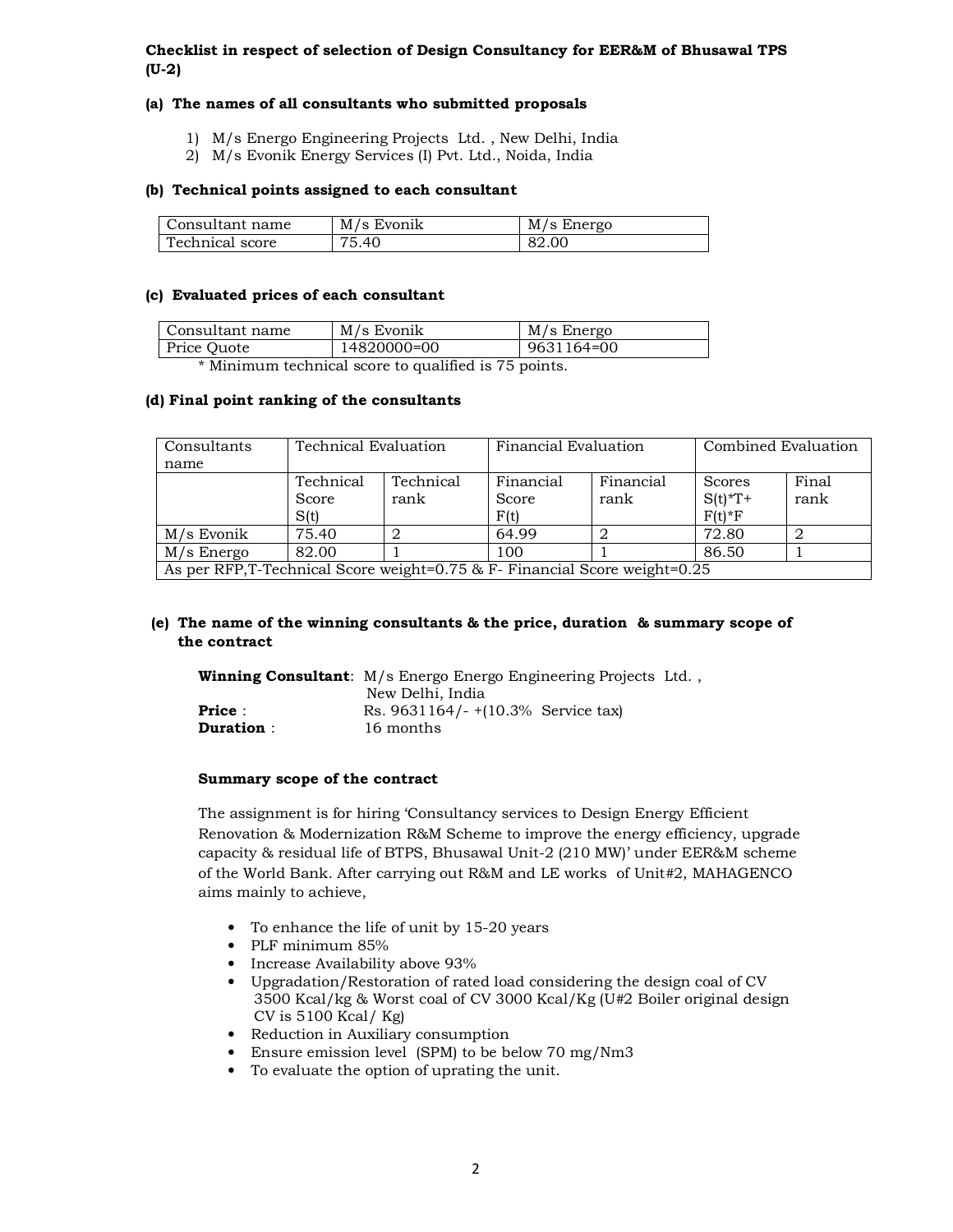# **Checklist in respect of selection of EADD Consultancy for EER&M of Bhusawal TPS (U-2)**

## **(a) The names of all consultants who submitted proposals**

- (1) M/s Ernst & Young Pvt.Ltd., Hyderabad
- (2) M/s Enzen Global Solution Pvt. Ltd., Banglore

## **(b) Technical points assigned to each consultant**

| Consultant name | M/s Ernst & Young | M/s Enzen |
|-----------------|-------------------|-----------|
| Technical score | 78.40             | 84.30     |

## **(c) Evaluated prices of each consultant**

| Consultant name                                         | M/s Ernst & Young | M/s Enzen     |  |
|---------------------------------------------------------|-------------------|---------------|--|
| Price Quote                                             | 2663192=00        | $12386651=00$ |  |
| $*$ Minimum tool wisel seem to suclified is $75$ points |                   |               |  |

Minimum technical score to qualified is 75 points.

#### **(d) Final point ranking of the consultants**

| Consultants                                                               | Technical Evaluation |           |           | Financial Evaluation |           | Combined Evaluation |  |
|---------------------------------------------------------------------------|----------------------|-----------|-----------|----------------------|-----------|---------------------|--|
| name                                                                      |                      |           |           |                      |           |                     |  |
|                                                                           | Technical            | Technical | Financial | Financial            | Scores    | Final               |  |
|                                                                           | Score                | rank      | Score     | rank                 | $S(t)*T+$ | rank                |  |
|                                                                           | S(t)                 |           | F(t)      |                      | $F(t)*F$  |                     |  |
| $M/s$ Ernst &                                                             | 78.40                | 2         | 89.62     |                      | 81.23     | 2                   |  |
| Young                                                                     |                      |           |           |                      |           |                     |  |
| M/s Enzen                                                                 | 84.30                |           | 100       |                      | 88.23     |                     |  |
| As ner RFP T-Technical Score weight=0.75 & F- Financial Score weight=0.25 |                      |           |           |                      |           |                     |  |

As per RFP,T-Technical Score weight=0.75 & F- Financial Score weight=0.25

## **(d) The name of the winning consultants & the price, duration & summary scope of the contract**

**Winning Consultant:** M/s Enzen Global Solution Pvt. Ltd., Banglore **Price :** Rs.2386651/- +(10.3% Service tax) **Duration :** 3 months

### **Summary scope of the contract**

The summary scope of Environmental Audit & Due Diligence is as follows:

- Baseline Environmental Performance Assessment
- Potential liabilities/Risk Assessment
- Institutional Capacity Assessment
- Identification of Interventions
- Preparation of investment plan
- Data collection & analysis
- Preliminary site visits & identification of data gaps
- Monitoring & analysis.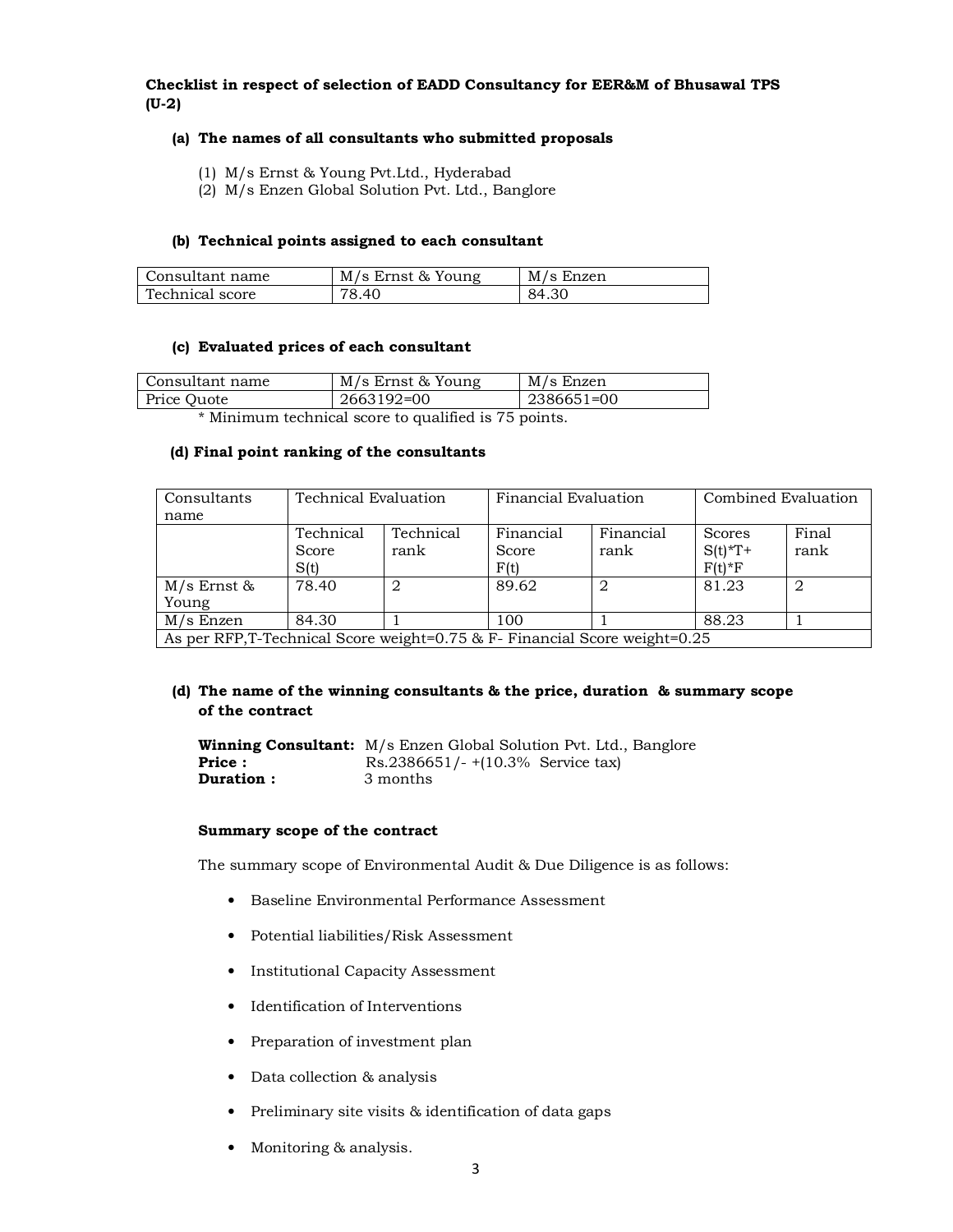# **Checklist in respect of selection of RSA Consultancy for EER&M of Bhusawal TPS (U-2)**

# **(a) The names of all consultants who submitted proposals**

- (1) M/s Ernst & Young Pvt.Ltd., Secunderabad
- (2) M/s Harshal Gramin Vikas Bahu Sanstha, Dhaba(M), Chandrapur
- (3) M/s SMEC India Pvt. Ltd., Gurgaon (Haryana)

## **(b) Technical points assigned to each consultant**

| Consultant name |       | M/s Ernst & Young   M/s Harshal Gramin | $M/s$ SMEC |
|-----------------|-------|----------------------------------------|------------|
| Technical score | 78.70 | 78.50                                  | 85.70      |

# **(c) Evaluated prices of each consultant**

| Consultant<br>name | M/s Ernst & Young | M/s Harshal<br>Gramin | $M/s$ SMEC |
|--------------------|-------------------|-----------------------|------------|
| Price Quote        | $4802944=00$      | $1226060=00$          | 1985844=00 |

\* Minimum technical score to qualified is 75 points.

## **(d) Final point ranking of the consultants**

| Consultants                                                                | Technical Evaluation       |                   | Financial Evaluation       |                   | Combined Evaluation             |               |
|----------------------------------------------------------------------------|----------------------------|-------------------|----------------------------|-------------------|---------------------------------|---------------|
| name                                                                       |                            |                   |                            |                   |                                 |               |
|                                                                            | Technical<br>Score<br>S(t) | Technical<br>rank | Financial<br>Score<br>F(t) | Financial<br>rank | Scores<br>$S(t)*T+$<br>$F(t)*F$ | Final<br>rank |
| $M/s$ Ernst &<br>Young                                                     | 78.70                      | 2                 | 25.53                      | 3                 | 65.41                           | 3             |
| M/s Harshal<br>Gramin                                                      | 78.50                      | 3                 | 100                        |                   | 83.88                           |               |
| M/s SMEC                                                                   | 85.70                      |                   | 61.74                      | 2                 | 79.71                           | 2             |
| As per RFP, T-Technical Score weight=0.75 & F- Financial Score weight=0.25 |                            |                   |                            |                   |                                 |               |

# **(d) The name of the winning consultants & the price, duration & summary scope of the contract**

|               | <b>Winning Consultant:</b> M/s Harshal Gramin Vikas Bahu Sanstha, Dhaba (M), |
|---------------|------------------------------------------------------------------------------|
|               | Chandrapur                                                                   |
| <b>Price:</b> | Rs- $1226060 + 10.3$ % Service Tax = Rs- 1352344/-                           |
| Duration:     | $3\frac{1}{2}$ Months (105 days).                                            |

| <b>Award of Contract:</b> LOA Ref No: BTPS/CE/R&M/RSA/order/No 06807 on |
|-------------------------------------------------------------------------|
| dtd: 11/07/2011 on M/s Harshal Gramin Vikas Bahu                        |
| Sanstha, Dhaba (M), Chandrapur.                                         |

#### **Summary scope of contract:**

The detailed scope of work will include the followings:

- Define the impact zone (direct/indirect)
- Collect information through desk review and field visits on existing